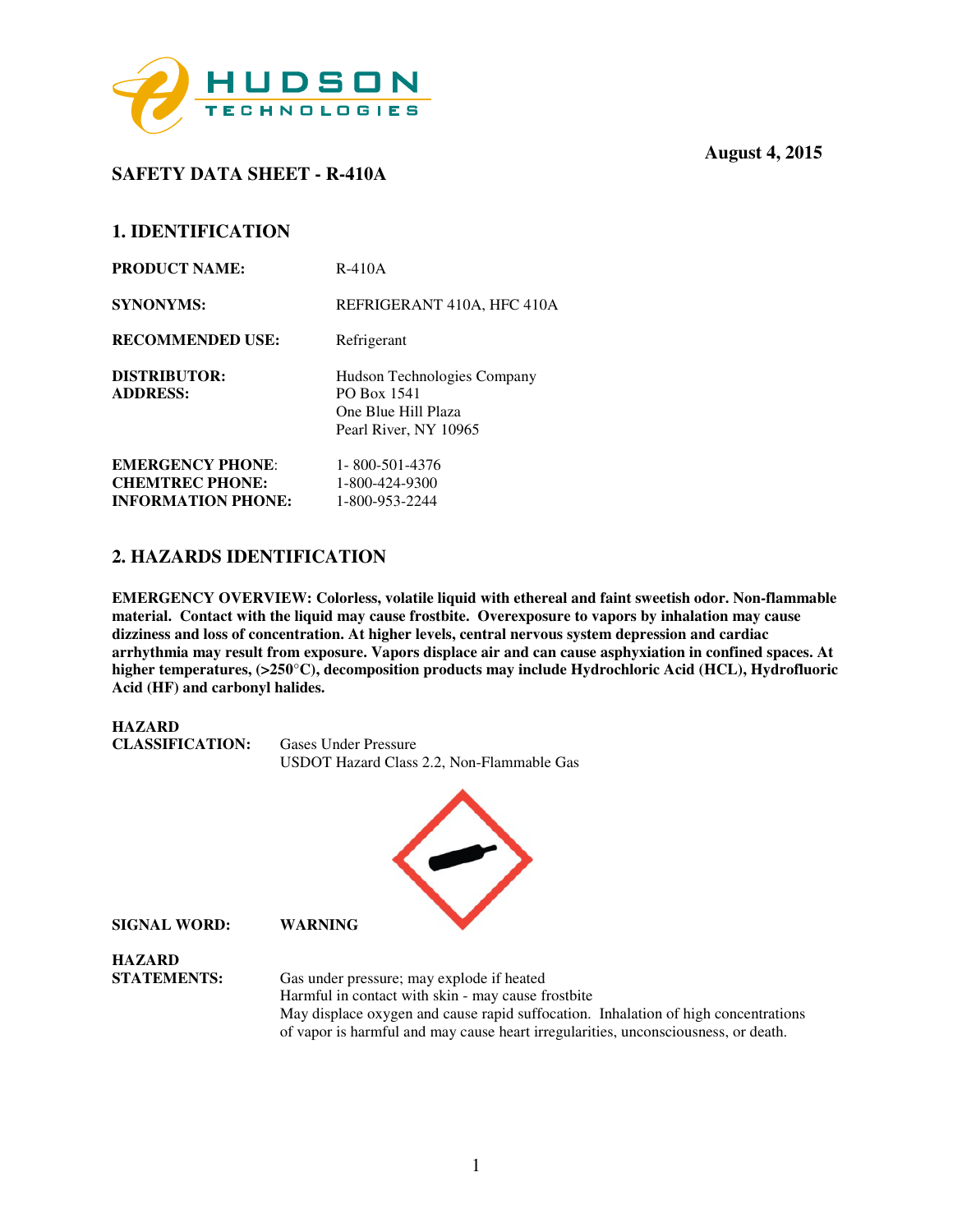

### **SAFETY DATA SHEET - R-410A**

#### **PRECAUTIONARY STATEMENTS**

- **PREVENTION:** Do not breathe vapors. Use only with adequate ventilation never in a closed space. Wear protective gloves. Wear eye protection.
- **RESPONSE:** If inhaled: Remove person to fresh air and keep comfortable for breathing. Immediately call a physician. If not breathing, give artificial respiration, preferably mouth to mouth. If breathing is difficult, give oxygen. Avoid stimulants. Do not give adrenalin If on skin: Wash with plenty of water (not hot water) or use other means to warm skin slowly. If in eyes: Rinse cautiously with water for several minutes. Remove contact lenses, if present and easy to do. Continue rinsing. Call a physician.
- **STORAGE:** Protect from sunlight. Store in well-ventilated place. Do not heat above 120°F (50°C). Do not store in damp areas.
- **DISPOSAL:** Comply with Federal, State and local regulations. Reclaim by distillation or remove to a permitted waste disposal facility

**CARCINOGENICITY:** Ingredients found on one of the OSHA designated carcinogen lists are listed below.

| <b>INGREDIENT NAME</b>                | <b>NTP STATUS</b> | <b>IARC STATUS</b> | OSHA LIST |
|---------------------------------------|-------------------|--------------------|-----------|
| No ingredients listed in this section |                   |                    |           |

### **3. COMPOSITION / INFORMATION ON INGREDIENTS**

**PRODUCT NAME:** Refrigerant 410A

**SYNONYMS:** R-410A, REFRIGERANT 410A, HFC 410A

#### **INGREDIENT NAME CAS NUMBER WEIGHT %**

| Ingredient Name             | <b>CAS</b> Number | <u>%</u> |
|-----------------------------|-------------------|----------|
| Pentafluoroethane (HFC-125) | 354-33-6          | 50       |
| Difluoromethane (HFC-32)    | 75-10-5           | 50       |

Trace impurities and additional material names not listed above may also appear in Section 15 toward the end of this Safety Data Sheet.

### **4. FIRST AID MEASURES**

**SKIN:** Promptly flush skin with water until all chemical is removed. If there is evidence of frostbite, bathe (do not rub) with lukewarm (not hot) water. If water is not available, cover with a clean, soft cloth or similar covering. Get medical attention if symptoms persist.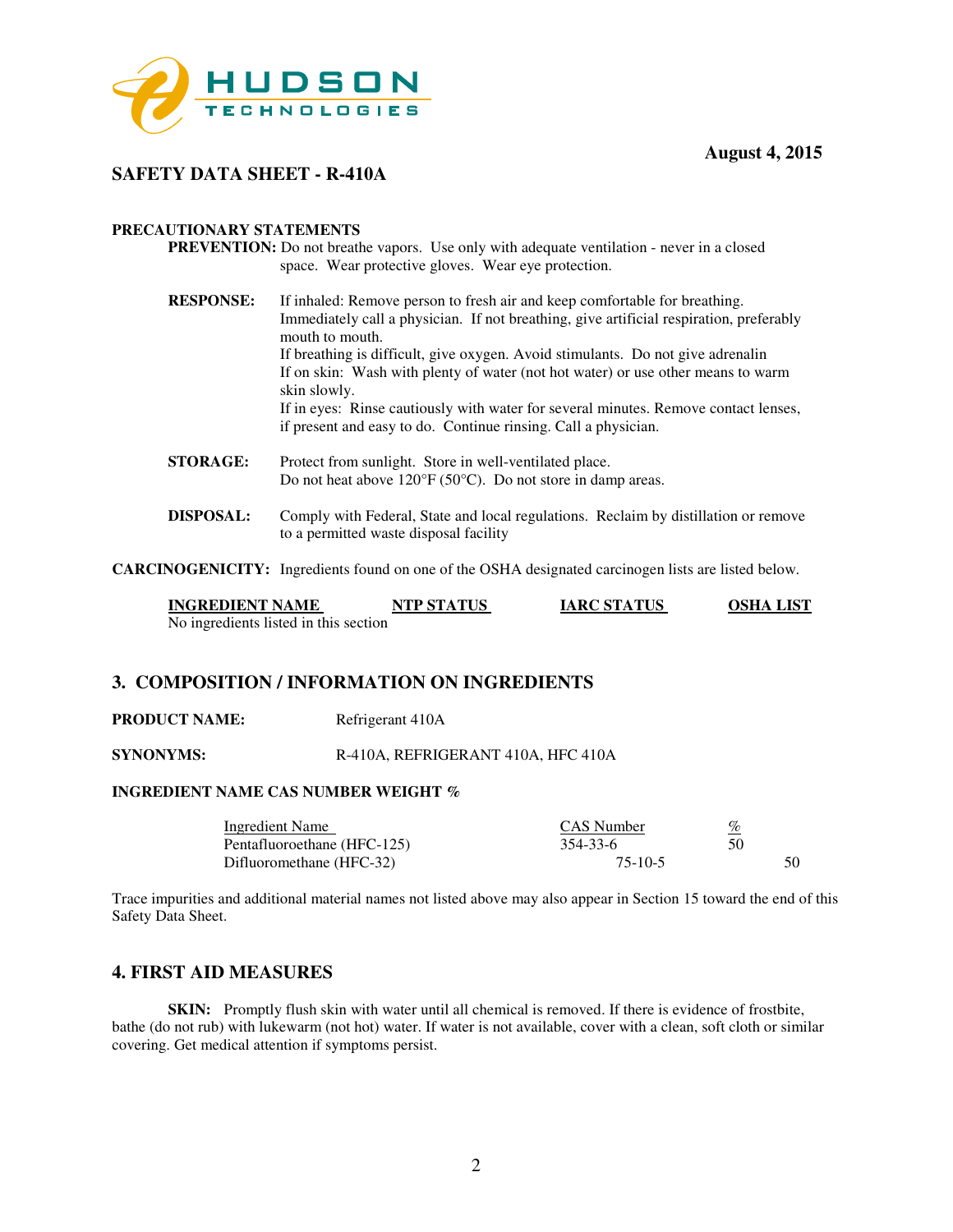

# **SAFETY DATA SHEET - R-410A**

**EYES:** Immediately flush eyes with large amounts of water for at least 15 minutes (in case of frostbite water should be lukewarm, not hot) lifting eyelids occasionally to facilitate irrigation. Get medical attention if symptoms persist.

**INHALATION:** Immediately remove to fresh air. If breathing has stopped, give artificial respiration. Use oxygen as required, provided a qualified operator is available. Get medical attention. Do not give epinephrine (adrenaline).

 **INGESTION:** Ingestion is unlikely because of the physical properties and is not expected to be hazardous. In case of accidental ingestion, get medical attention. Do not induce vomiting unless instructed to do so by a physician.

**ADVICE TO PHYSICIAN:** Because of the possible disturbances of cardiac rhythm, catecholamine drugs, such as epinephrine, should be used with special caution and only in situations of emergency life support. Treatment of overexposure should be directed at the control of symptoms and the clinical conditions.

## **5. FIRE FIGHTING MEASURES**

#### **FLAMMABLE PROPERTIES**

**FLASH POINT:** No flash point<br> **FLASH POINT METHOD:** Not applicable **FLASH POINT METHOD: AUTOIGNITION TEMPERATURE:** not determined<br> **UPPER FLAME LIMIT** (volume % in air): None per ASTM E681 **UPPER FLAME LIMIT (volume % in air):** None per ASTM E681<br>**LOWER FLAME LIMIT (volume % in air):** None per ASTM E681 **LOWER FLAME LIMIT (volume % in air): FLAME PROPAGATION RATE (solids):** Not applicable **OSHA FLAMMABILITY CLASS:** Not applicable

#### **EXTINGUISHING MEDIA:**

Use any standard agent – choose the one most appropriate for type of surrounding fire (material itself is not flammable)

#### **UNUSUAL FIRE AND EXPLOSION HAZARDS:**

Cylinders may rupture under fire conditions. Decomposition may occur.

R-410A is not flammable in air at temperatures up to  $100^{\circ}$  C ( $212^{\circ}$  F) at atmospheric pressure. However, this material can become combustible when mixed with air at elevated pressure and/or temperature in the presence of an ignition sources. R-410A can also become combustible in an oxygen enriched environment. Contact with certain reactive metals may result in formation of explosive or exothermic reactions under specific conditions (e.g. very high temperatures and/or appropriate pressures).

### **SPECIAL FIRE FIGHTING PRECAUTIONS/INSTRUCTIONS**:

In the event of fire, firefighters should wear self-contained, NIOSH-approved breathing apparatus for protection against possible toxic decomposition products. Proper eye and skin protection should be provided. Use water spray to keep fire-exposed cylinders/tanks cool.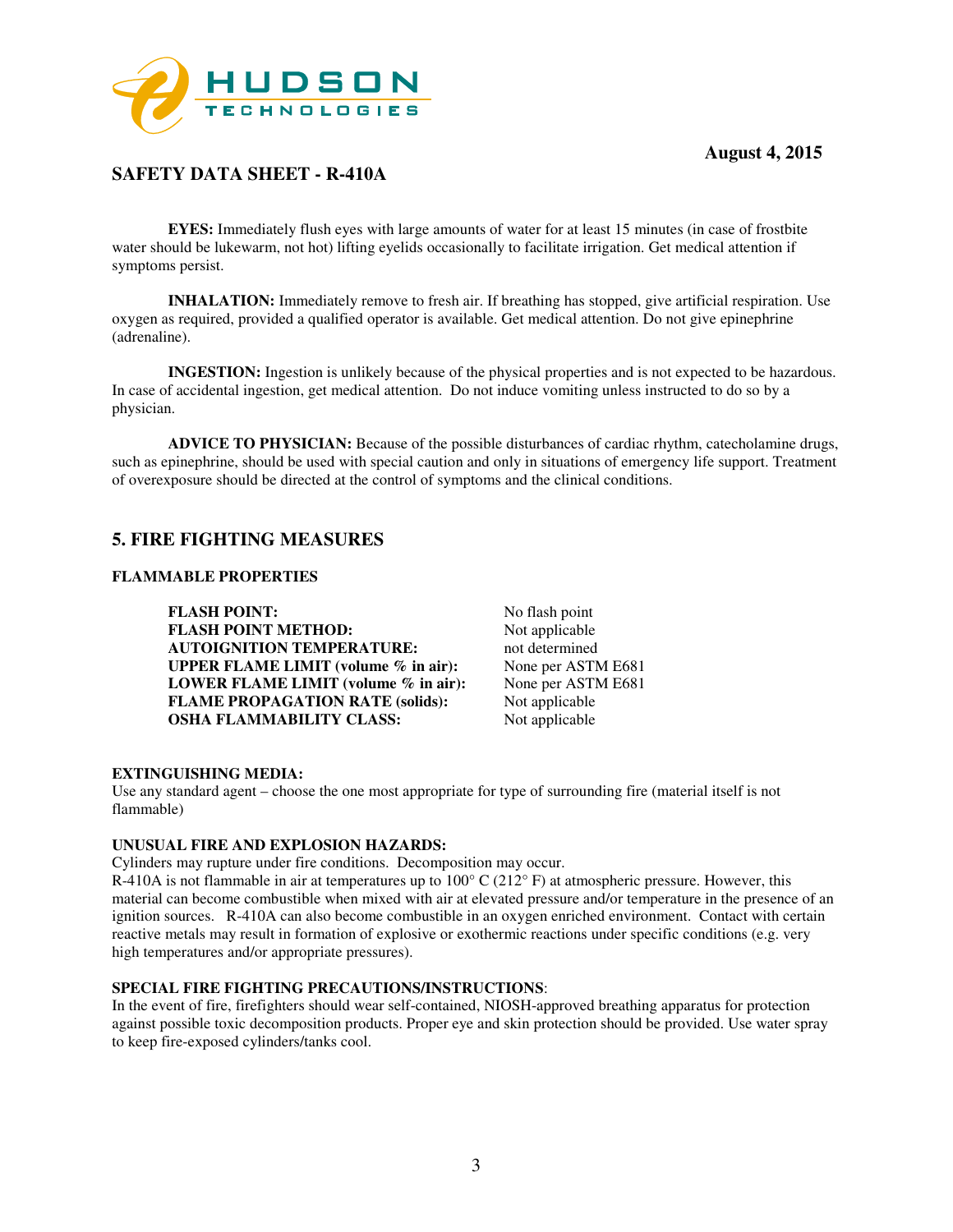

# **SAFETY DATA SHEET - R-410A**

# **6. ACCIDENTAL RELEASE MEASURES**

### **IN CASE OF SPILL OR OTHER RELEASE:**

(Always wear recommended personal protective equipment.)

Evacuate unprotected personnel. Protected personnel should remove ignition sources and shut off leak, if without risk, and provide ventilation. Use self-contained breathing apparatus (SCBA) for large spills or releases. Unprotected personnel should not return until air has been tested and determined safe, including low- lying areas.

#### **Spills and releases may have to be reported to Federal and/or local authorities. See Section 15 regarding reporting requirements.**

# **7. HANDLING AND STORAGE**

**NORMAL HANDLING:** Always wear recommended personal protective equipment. Avoid breathing vapors and liquid contact with eyes, skin or clothing. Do not puncture or drop cylinders, expose them to open flame or excessive heat. Use authorized cylinders only. Follow standard safety precautions for handling and use of compressed gas cylinders. R-410A should not be mixed with air above atmospheric pressure for leak testing or any other purpose.

### **STORAGE RECOMMENDATIONS:**

Store in a cool, well-ventilated area of low fire risk and keep out of direct sunlight. Protect cylinder and its fittings from physical damage. Storage in subsurface locations should be avoided. Close valve tightly after use and when empty. Cylinder temperatures should not exceed  $52^{\circ}$  C (125° F).

# **8. EXPOSURE CONTROLS / PERSONAL PROTECTION**

**ENGINEERING CONTROLS:** Provide local ventilation at filling zones and areas where leakage is probable. Mechanical (general) ventilation may be adequate for other operating and storage areas.

### **PERSONAL PROTECTIVE EQUIPMENT**

**SKIN PROTECTION:** Skin contact with refrigerant may cause frostbite. General work clothing and gloves (leather) should provide adequate protection. If prolonged contact with the liquid or gas is anticipated, insulated gloves constructed of PVA, neoprene or butyl rubber should be used. Any contaminated clothing should be promptly removed and washed before reuse.

**EYE PROTECTION:** For normal conditions, wear safety glasses. Where there is reasonable probability of liquid contact, wear chemical safety goggles.

 **RESPIRATORY PROTECTION:** None generally required for adequately ventilated work situations. For accidental release or non-ventilated situations, or release into confined space, where the concentration may be above the PEL of 1,000 ppm, use a self-contained, NIOSH- approved breathing apparatus or supplied air respirator. For escape: use the former or a NIOSH-approved gas mask with organic vapor canister.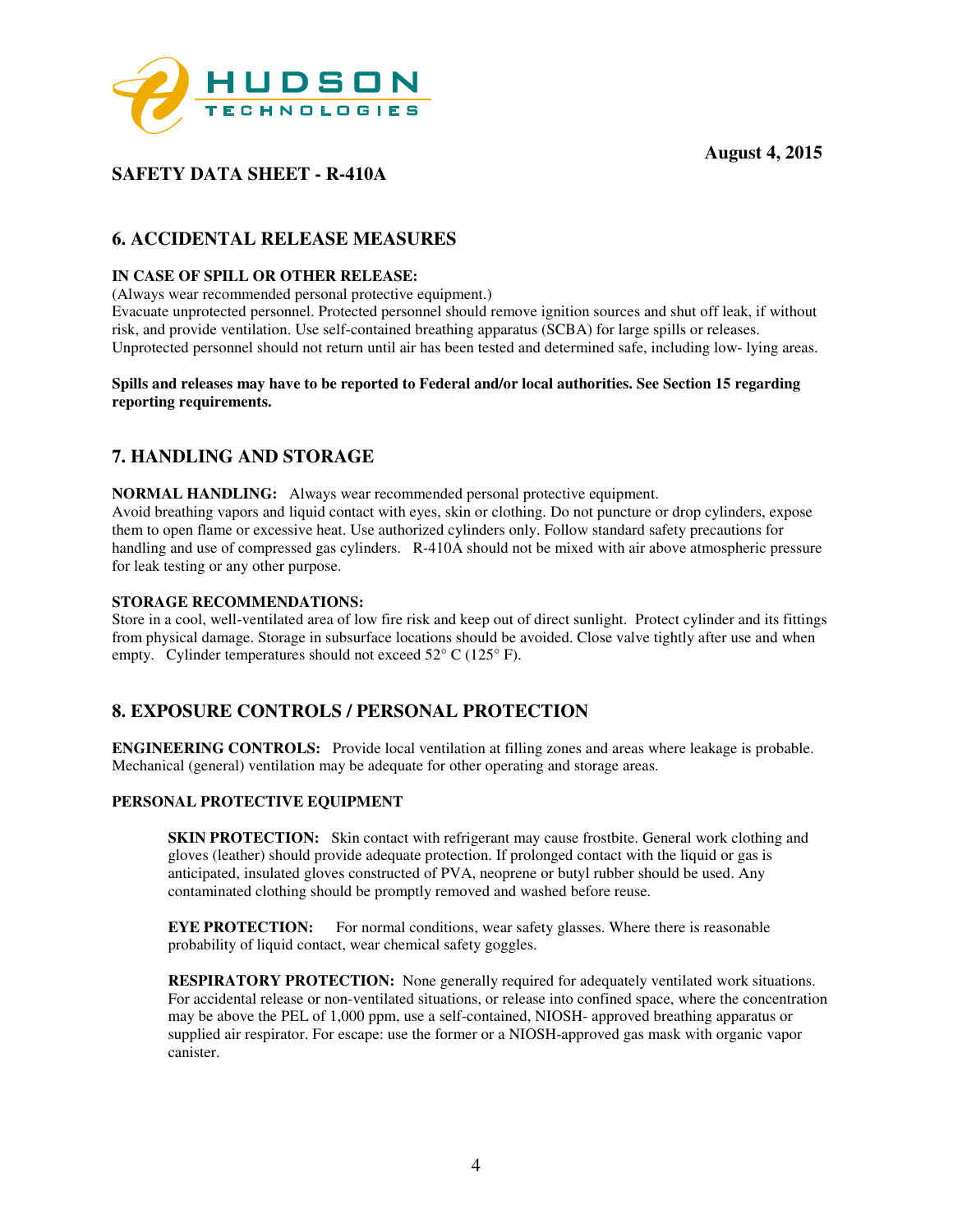

# **SAFETY DATA SHEET - R-410A**

**ADDITIONAL RECOMMENDATIONS:** Where contact with liquid is likely, such as in a spill or leak, impervious boots and clothing should be worn. High dose-level warning signs are recommended for areas of principle exposure. Provide eyewash stations and quick-drench shower facilities at convenient locations. For tank cleaning operations, see OSHA regulations, 29 CFR 1910.132 and 29 CFR 1910.133.

### **EXPOSURE GUIDELINES**

**INGREDIENT NAME ACGIH TLV OSHA PEL OTHER LIMIT** Pentafluoroethane None None \*1000 ppm TWA (8hr) Difluoromethane None None \*1000 ppm TWA (8hr)

\* = Workplace Environmental Exposure Level (AIHA)

### **OTHER EXPOSURE LIMITS FOR POTENTIAL DECOMPOSITION PRODUCTS:**

Hydrogen Fluoride: ACGIH TLV: 3 ppm ceiling

## **9. PHYSICAL AND CHEMICAL PROPERTIES**

| <b>APPEARANCE:</b>                                                            | Clear, colorless liquid and vapor                 |
|-------------------------------------------------------------------------------|---------------------------------------------------|
| PHYSICAL STATE:                                                               | Liquefied gas - gas at ambient temperatures       |
| <b>ODOR:</b>                                                                  | Faint ethereal odor                               |
| <b>SPECIFIC GRAVITY</b> (water $= 1.0$ ):                                     | 1.066 @ 25 $\rm ^{\circ}$ C (77 $\rm ^{\circ}$ F) |
| SOLUBILITY IN WATER (weight $\%$ ):                                           | Unknown                                           |
| $pH$ :                                                                        | Neutral                                           |
| <b>BOILING POINT:</b>                                                         | $-51.6$ °C ( $-60.8$ °F)                          |
| <b>FREEZING POINT:</b>                                                        | Not determined                                    |
| <b>VAPOR PRESSURE:</b>                                                        | 239.7 psia @ 25°C (77°F)                          |
| <b>FLASH POINT:</b>                                                           | Not applicable                                    |
| (Flash point method and additional flammability data are found in Section 5.) |                                                   |

# **10. STABILITY AND REACTIVITY**

### **NORMALLY STABLE (CONDITIONS TO AVOID):**

The product is stable.

Do not mix with oxygen or air above atmospheric pressure. Any source of high temperature, such as lighted cigarettes, flames, hot spots or welding may yield toxic and/or corrosive decomposition products.

#### **INCOMPATIBILITIES:**

Incompatible with active metals, strong alkali or alkaline earth metals – potassium, calcium, powdered aluminum, magnesium and zinc.

#### **HAZARDOUS DECOMPOSITION PRODUCTS:**

Thermal decomposition products include hydrogen fluoride, hydrogen chloride, carbon monoxide, carbon dioxide and chlorine, and possibly carbonyl halides. These materials are hazardous - toxic and irritating.

**HAZARDOUS POLYMERIZATION:** Will not occur.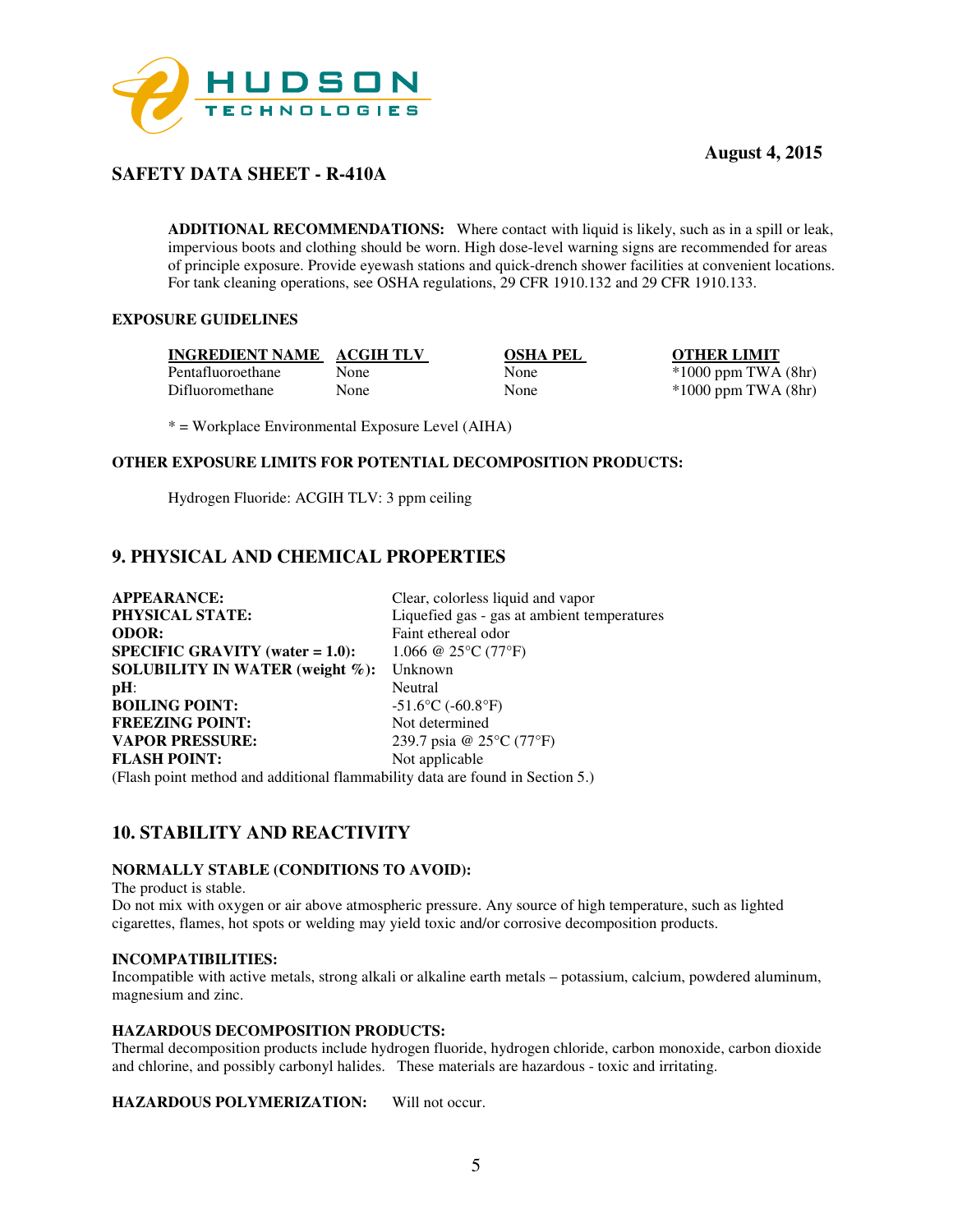



# **SAFETY DATA SHEET - R-410A**

# **11. TOXICOLOGICAL INFORMATION**

### **IMMEDIATE (ACUTE) EFFECTS:**

 HFC-32: LC50: 4 hr. (rat) - > 520,000 ppm / Cardiac Sensitization threshold (dog) 350,000 ppm HFC-125: LC50: 4 hr. (rat) - > 800,000 ppm / Cardiac Sensitization threshold (dog) 75,000 ppm

### **DELAYED (SUBCHRONIC AND CHRONIC) EFFECTS:**

| $HFC-125$ : | Teratogenic NOEL (rat and rabbit) $-50,000$ ppm                              |
|-------------|------------------------------------------------------------------------------|
|             | Subchronic inhalation (rat) NOEL - $>50,000$ ppm / Chronic NOEL - 10,000 ppm |
| $HEC-32:$   | Teratogenic NOEL (rat and rabbit) $-50,000$ ppm                              |
|             | Subchronic inhalation NOEL (rat) $-$ > 50,000 ppm                            |

#### **OTHER DATA:**

HFC-125, HFC -32: Not active in four genetic studies Toxicity to reproduction: Did not show mutagenic or teratogenic effects in animal experiments

# **12. ECOLOGICAL INFORMATION**

**Degradability (BOD):** R-410A, and each of its components (Pentafluoroethane and Difluoromethane), is a gas at room temperature; therefore, it is unlikely to remain in water. **Environmental Stability:** R-410A, and each of its components (Pentafluoroethane and Difluoromethane), will mainly volatize from the atmosphere.

### **13. DISPOSAL CONSIDERATIONS**

**RCRA -** Not a hazardous waste.

### **OTHER DISPOSAL CONSIDERATIONS:**

Disposal must comply with federal, state, and local disposal or discharge laws. R-410A is subject to U.S. Environmental Protection Agency Clean Air Act Regulations Section 608 in 40 CFR Part 82 regarding refrigerant recycling.

**The information offered here is for the product as shipped. Use and/or alterations to the product such as mixing with other materials may significantly change the characteristics of the material and alter the RCRA classification and the proper disposal method.** 

## **14. TRANSPORT INFORMATION**

|                             | <b>US DOT PROPER SHIPPING NAME:</b> Liquefied gas, n.o.s. (Pentafluoroethane and Difluoromethane) |
|-----------------------------|---------------------------------------------------------------------------------------------------|
| US DOT HAZARD CLASS:        | 2.2                                                                                               |
| <b>US DOT ID NUMBER:</b>    | UN3163                                                                                            |
| <b>PRIMARY LABEL:</b>       | Nonflammable gas                                                                                  |
| <b>SHIPPING CONTAINERS:</b> | Tank Cars, cylinders, ton tanks                                                                   |

For additional information on shipping regulations affecting this material, contact the information number found in Section 1.